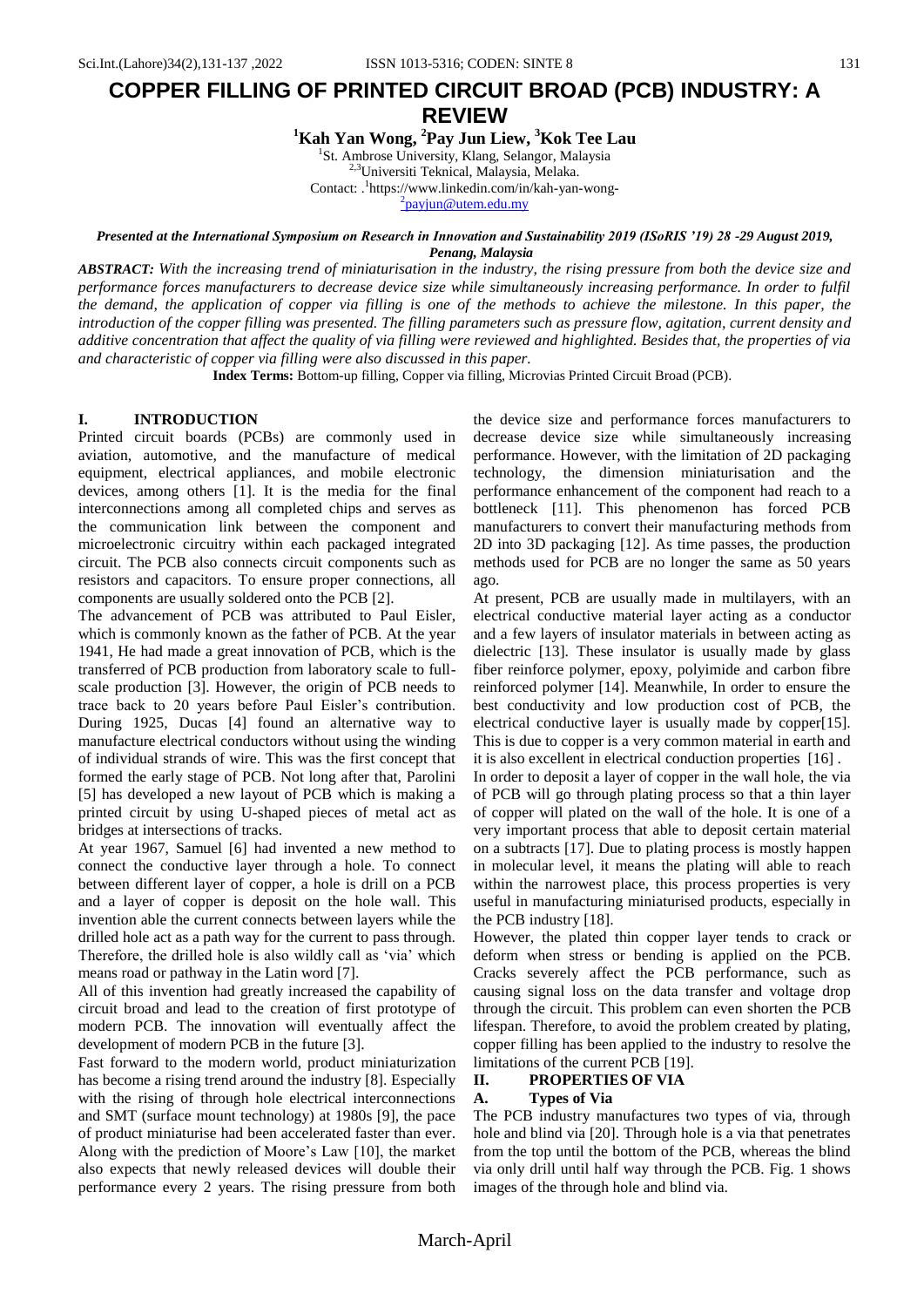

**Fig. 1:** The diagram of through hole and blind via [21].

#### **B. Diameter of Via**

During the copper filling process, a larger via diameter causes formations of bigger dimples [22]. From the study of Feng et al. [23], the results indicated that increasing the via diameter also required a longer time to fill the via, thereby resulting in a thicker copper layer on the panel surface.

Similar with the discovered of Ma et al. [24], they stated that the diffusion time in electroplating process became shorter with larger via diameter. Whilst the diameter and the depth is 2.5μm and 50μm, the diffusion time in electroplating process is 15mins. However, if the via diameter and depth is only  $25\mu m \times 300\mu m$ , the diffusion time in electroplating process is only 2 mins for the process. Fig. 2 shows the result of Ma et al. [24].



**Fig. 2: Diffusion time on bottom up filling [24].**

#### **III. COPPER FILLING**

Copper filling is a new method for 3D-stacked packaging technology and is thus widely investigated. Copper is deposited in a bottom-up or superfilling mode to ensure the voidless filling of the via [25]. This process provides numerous advantages such as the avoidance of short circuits, reduction of current leakage, and prevention of electromigration [26].

Until now, copper filling is the most promising 3D packaging technology because of its advantages of small form factor, light weight, high density, low power consumption, and good electrical performance by interconnecting chips along the shortest vertical path [27].

# **A. Electroplated Copper Filling**

Electroplated copper filling is a type of galvanic plating method that relies on an external electrical power source to provide an ionic metal gaining electron. The charged ionic metal will then deposited onto cathode in order to form a coating on the workpiece [28]. This type of filling will usually involves a chemical solution that contains iodised form of metal in it. A positive charge is supplied to an anode

and a negative charge from a cathode. This provided a current that trigger the chemical reaction of the metal ion and deposited a firm coating on the workpiece surface. The desired levels of thickness can be attained by controlling the processing time [28].

There are few researchers have innovated the via-filling process by using a different approach on the process setting, where Ishikawa et al. [29] have invented a simplify process procedure method while Jung et al. [30] have applied pulse reverse current mode instead of the conventional direct current mode. Zhu et al. [31] also developed a numerical model which was able to simulate the behaviour of copper electrodeposition process.

#### **B. Electroless Copper Filling**

Unlike the electroplating method, electroless plating is a non-galvanic or auto-catalytic plating method to fill up the via of the PCB [32]. This method does not rely on external power sources, but instead depends on the natural attraction between oppositely charged ions. The ion is then deposited onto the subtract surface by the reduction or oxidation of the charges. Therefore, with the whole process independent of electricity, one of the main differences of electroless plating from electroplating is that it works on both conductive and nonconductive surface[28].

However, this process presents several drawbacks. The thickness produced by electroless plating is very thin



compared with to electroplating method. It is also very

# **Fig. 3: The schematic diagram of (a) electroplating and (b) electroless via filling respectively [32].**

sensitive to temperature and pH levels, which can potentially increase the running cost of the process.

In the study of electroless copper filling, Abe et al. [33] proved that via-filling can be achieved by electroless copper plating while Wang et al. [34] investigated that the effect of additives on hole filling by electroless plating. Fig. 3 shows the schematic of electroplating and electroless via filling methods.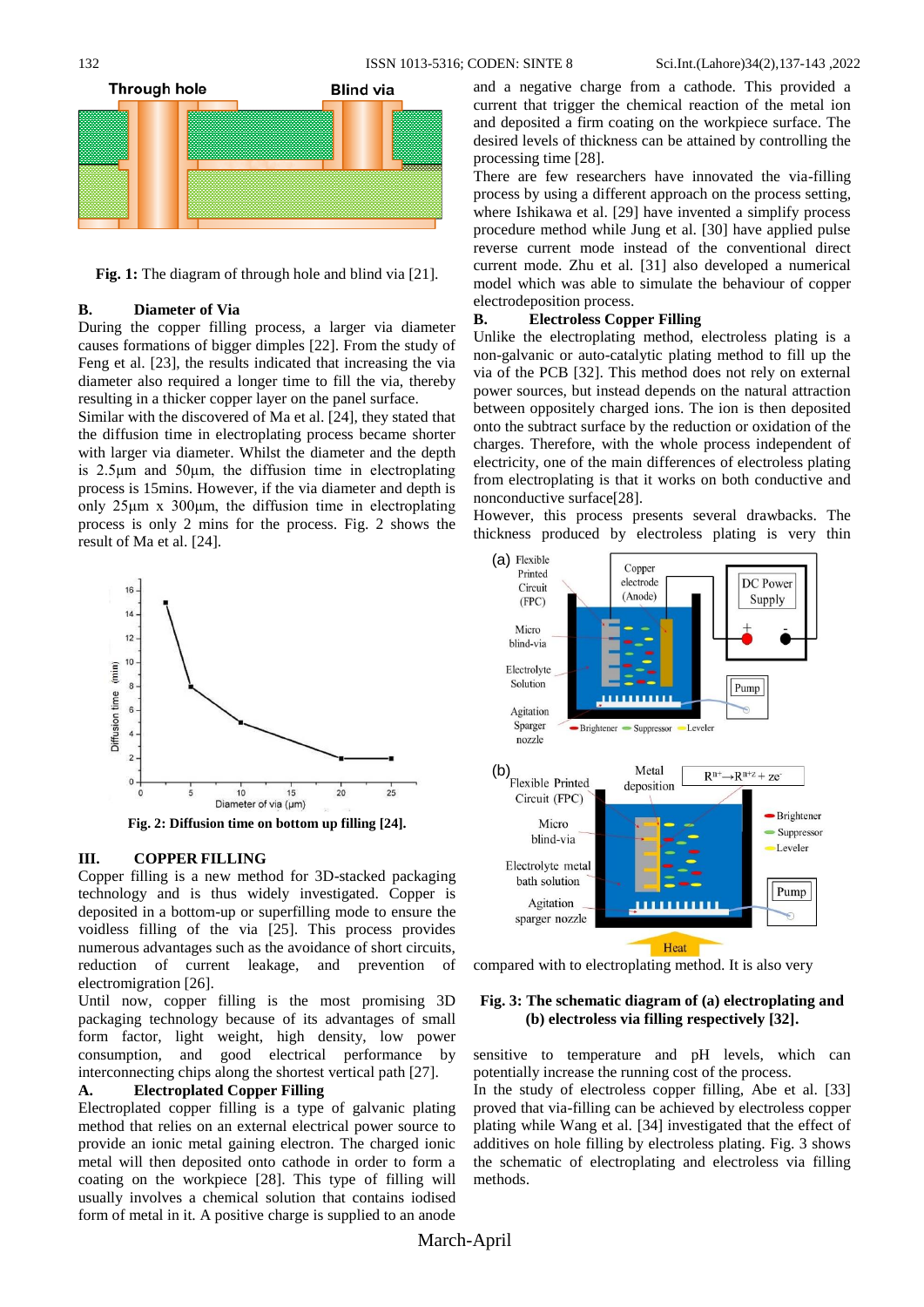

**Fig. 4: Via filling under different current density: (a) 0.5ASD, (b) 0.1ASD [40].**

# **IV. FILLING PARAMETER**

# **A. Pressure and Solution Flow**

Pressure and flow represent the force flow of the chemical bath during the filling process. This can prevent the mass transport from being limited by the increased solution exchange of the bath. To achieve a quality PCB, the flow of the solution bath has been proven as one of the essential parts of the process [35].

In the study of Engelmaier and Kessler [35], an experiment of force flow agitation on copper electroplating has been investigated. During the experiment, an 80-liter forced flow plating system wasbuilt to carry out the plating process. A pump was installed to force the solution exchange constantly and the flow was controlled in between 0 cm/s to 87 cm/s. At the end, the result shows that the present of agitation flow has created a much lower plating

resistance compared to the process without agitation flow. However, they also stated that, although the present of agitation could help to improve the process, but increase the flow beyond the necessary level (17 cm/s) does not further improve the quality of the deposited.

#### **B. Ultrasonic and Air Agitation**

Ultrasonic refers to the sound waves with frequencies higher than the upper audible limit of human hearing; a sound that reaches 20 kHz or above is considered as ultrasonic while air agitation is the pumping of air into the bath to achieve the solution exchange of the bath solution. In the PCB industry, ultrasonic sounds are widely used as an agitation tool to force the bath solution exchange [36]. Additionally, ultrasonic agitation will also causes cavitation phenomena such as acoustic streaming, micro jetting and shock waves, which will achieve the surface cleaning, and mass-transfer enhancement between the anode and cathode [37]. These phenomena significantly improve the PCB quality during the plating and filling process.

In the year 2017, Wang and his co-worker [38] conducted the research by using ultrasonic agitation (20 kHz) during the process, which they found that the process able to achieve a higher filling ratio at a higher current density while maintaining the high quality of the via filling. In a same vein, Wang et al. [11] also found that an increase of copper deposition rate is driven by the increase of the power of ultrasonic agitation.

#### **C. Current Density**

Current density is the amount of current that passes through a certain area. In the PCB filling, this area is determined by the exposure area of PCB in the filling bath solution. An increase in deposition rate is driven by the increase of current density, which may result in the raising of filling rate of the PCB owing to the faster deposition of copper [39]. However, the increase in current density also increases the chance of voids and seams appearing in the filling. The higher deposition rate increases the thickness of the wall hole, which eventually cause the top part of the via to close before the bottom part is completely filled [36].

Zhu et al. [31] developed a numerical model which able to simulate different current density of copper electrodeposition process. Whereas Wang et al. [36] claimed that the higher the current density will have a tendency to create a void in the via fill. The result is similar with the study of Miao et al. [40] which showed that the via filling with current density of 0.1 ASD able to achieve a better filling compare with the via with 0.5 ASD which a cone shape void has occur during the filling. Fig. 4 shows the via filled by different current density.

#### **D. Brightener**

A brightener or accelerator is an organic material [20] that mainly functions to enhance the current density on certain areas of PCB. This material also acts as a microleveler and impact grain refiner which may help produce a very smooth and fine plating surface [30]. In the industry, the chemicals normally uses as brightener are mercaptopropyl sulfonic acid (MPS) and bis (sodiumsulfopropyl) disulphide (SPS). During the filling process, the brightener is added into the filling bath to increase the deposition rate at the via bottom and achieve the desired function such as superfilling or bottom-up filling [41].

An investigation of the behaviour of brightener has been conducted by Wu and Lee [42]. The experiment was conducted by ejecting 0.1 ml of brightener into 40 ml base electrolyte potentiostaticly at a -0.6V with the electrode rotating at 600 rpm. In the end, the accelerator inherent the system with the 1.1s of current density ascend rapidly, which shown that the addition of brightener will raise up the current density of the via filling process.

#### **E. Suppressor**

The suppressor inhibits the deposition rate of PCB plating by reducing the current density of the plating area, thereby preventing the plated surface from becoming too thick. Examples of suppressors that are currently available are sulfopropyl sulfonate (SPS), poloxamine, polyethylene glycol (PEG) and chlorine ion [30], [43]. Moreover, suppressors similarly inhibit the copper deposition onto the wall hole during the via filling process, to prevent the filling of wall hole from becoming too thick and eventually closing the top part before the bottom part of the via is completely filled [44].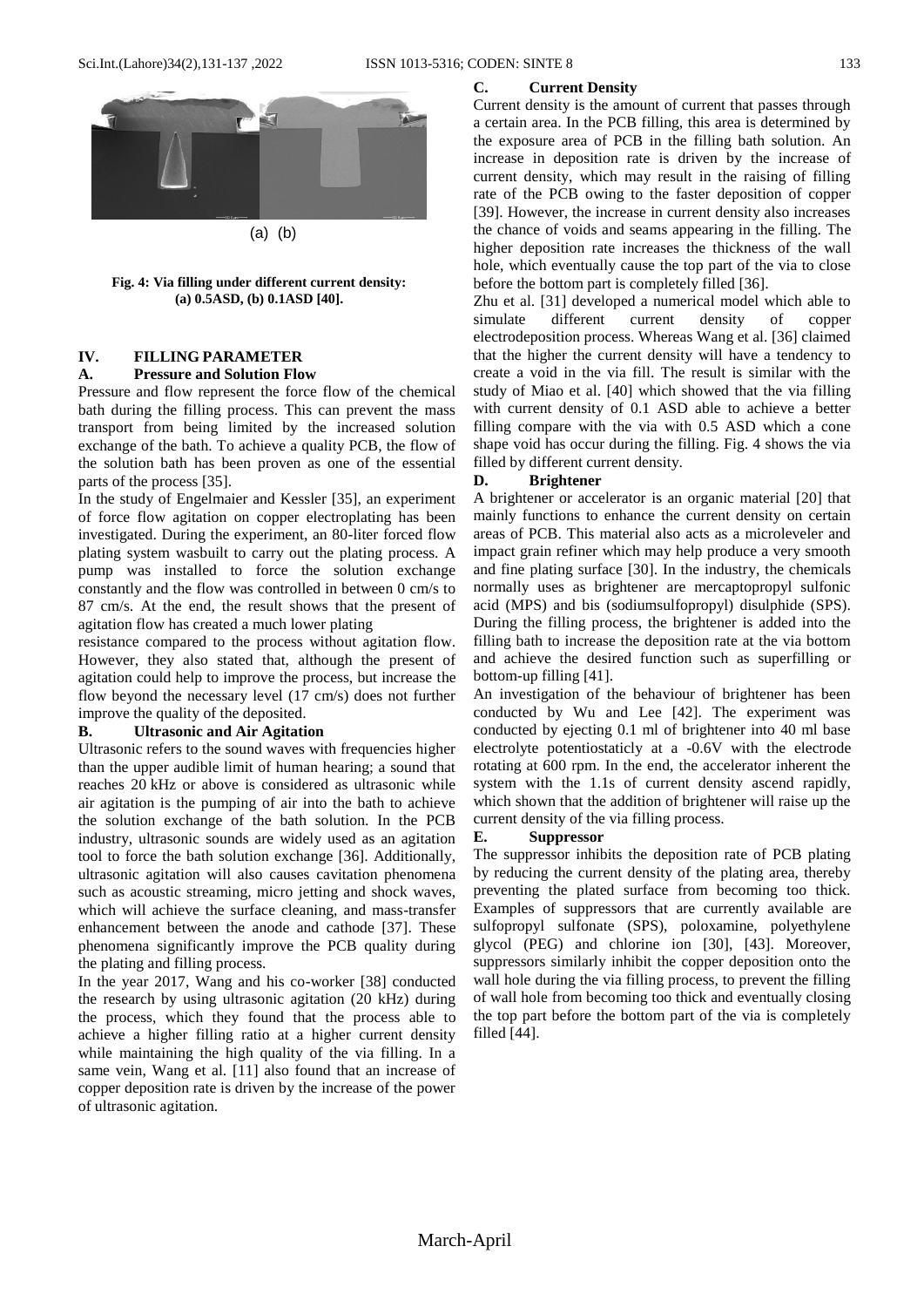

**Fig. 5:** Schematic sketch of via filling model ADDIN CSL\_CITATION {"citationItems":[{"id":"ITEM-1","itemData":{"DOI":"10.1109/ICEPT.2009.5270791","ISBN":"978-1-4244-4658-2","abstract":"Copper electrodeposition in acidic cupric methanesulfonate bath with organic additives is discussed in this paper. The influence of poly(ethylene glycol) (PEG) and bis- (3-sodiumsulfopropyl disulfide) (SPS) on copper deposition were studied by means of linear sweep voltammetry, cyclic voltammetry and chronoamperometry. These electrochemical analysises revealed a competition of PEG and SPS on electrode surface site. The swiftness of SPS chemisorption and the subsequent displacement by the passivating film of PEG exerted an extra wave at small overpotential on the negative-going sweep. The following polarization curve indicated the firmness of the passivating film. All these features of additives in acidic cupric methanesulfonate bath suggested a novel method to achieve superconformal or bottom-up filling which was proved by actual TSV plating.","author":[{"dropping-particle":"","family":"Li","given":"Qi","non-droppingparticle":"","parse-names":false,"suffix":""},{"dropping-particle":"","family":"Ling","given":"Huiqin","non-droppingparticle":"","parse-names":false,"suffix":""},{"dropping-particle":"","family":"Cao","given":"Haiyong","non-droppingparticle":"","parse-names":false,"suffix":""},{"dropping-particle":"","family":"Bian","given":"Zuyang","non-droppingparticle":"","parse-names":false,"suffix":""},{"dropping-particle":"","family":"Li","given":"Ming","non-droppingparticle":"","parse-names":false,"suffix":""},{"dropping-particle":"","family":"Mao","given":"Dali","non-droppingparticle":"","parse-names":false,"suffix":""}],"container-title":"2009 International Conference on Electronic Packaging Technology & High Density Packaging","id":"ITEM-1","issued":{"date-parts":[["2009","8"]]},"page":"68- 72","publisher":"IEEE","title":"Through silicon via filling by copper electroplating in acidic cupric methanesulfonate bath","type":"paper-conference"},"uris":["http://www.mendeley.com/documents/?uuid=a3d84d76-b5c4-4ca0-820ba7f1b19c94c5"]}],"mendeley":{"formattedCitation":"[49]","plainTextFormattedCitation":"[49]","previouslyFormattedCitation":"[50 ]"},"properties":{"noteIndex":0},"schema":"https://github.com/citation-style-language/schema/raw/master/csl-citation.json"}[49]

Interestingly, there is some contradiction towards the function of sulfopropyl sulfonate (SPS). Shingubara et al. [44] claimed that SPS is act as a suppressor while some of them claimed that SPS is an accelerator [17, 31]. In the study of Lee *et al*. [45], they found that SPS has an accelerating and suppressing effect according to its concentration in copper electroless deposition. During the experiment, the SPS shows a highest acceleration (4.24 mA/cm) effect when the concentration is at 0.5 mg/l. But they also found out when the concentration of SPS increase to 5.0mg/l, the current density of the process will decrease (0.485 mA/cm).

Meanwhile, Wu and Lee [46] tried to achieve the copper filling by only using a single component suppressor system which has simplify the additive replenishment procedure of the process. Besides that, Wu and Lee [42] also investigated the behaviour of suppressor by injecting 0.4 ml of suppressor into 40ml of base electrolyte. The experiment was conducted potentiostaticly at a -0.6V with the electrode rotating at 600 rpm. The result shows that the suppressor taken 9.1s to plummet the current density greatly.

#### **F. Leveller**

Similar with brightener and suppressor, the leveller is also an organic additive. Most of the time, the leveller"s function is to act as an inhibit reagents that suppress the copper deposition rate onto the PCB surface [47], to create a smoother surface and also reduce the chance of overdeposition above the superfilling or bottom-up filling

region [48]. The difference between the suppressor and leveller is that the suppressor prevents the plating of PCB surface and wall hole from becoming thicker whereas the leveller prevents the copper deposition of the via filling from overflowing on the PCB surface and also prevent the top part of the via closing before the filling done.

In the study of Li et al. [49] clearly show the filling model and point out the function of different additive during the via filling, fig. 5 shows the explanation of the different additive during the via filling.

#### **G. Chlorine**

In the PCB industry, chlorine usually appears in the form of hydrochloric acid (HCl) or sodium chloride (NaCl) [50]. Apart from acting as a mild accelerator [50] , chlorine also acts as the stabiliser of the  $Cu<sup>1+</sup>$  ion. This serves as an intermediate in the electrodeposition process during reduction from  $Cu^{2+}$  to  $Cu^{1+}$ . Additionally, chlorine modifies the adsorption properties of the carrier to influence thickness distribution [51].

Dow et al. [50] claimed that the reduction of  $Cu^{2+}$  to  $Cu^{1+}$  is a slow process while  $Cu^{1+}$  is not stable and will easily return to  $Cu^{2+}$  during the process. However, the  $Cl<sup>+</sup>$  will trigger the speed up of the  $Cu^{2+}$  reduction by using its negative charge while also prevent the Cu<sup>1+</sup> revert back to Cu<sup>2+</sup>. This result are likely related to the study of Bonou et al. [52] which they claimed that the adsorption of Cl on the anode will cause the acceleration of  $Cu^{2+}$  reduction.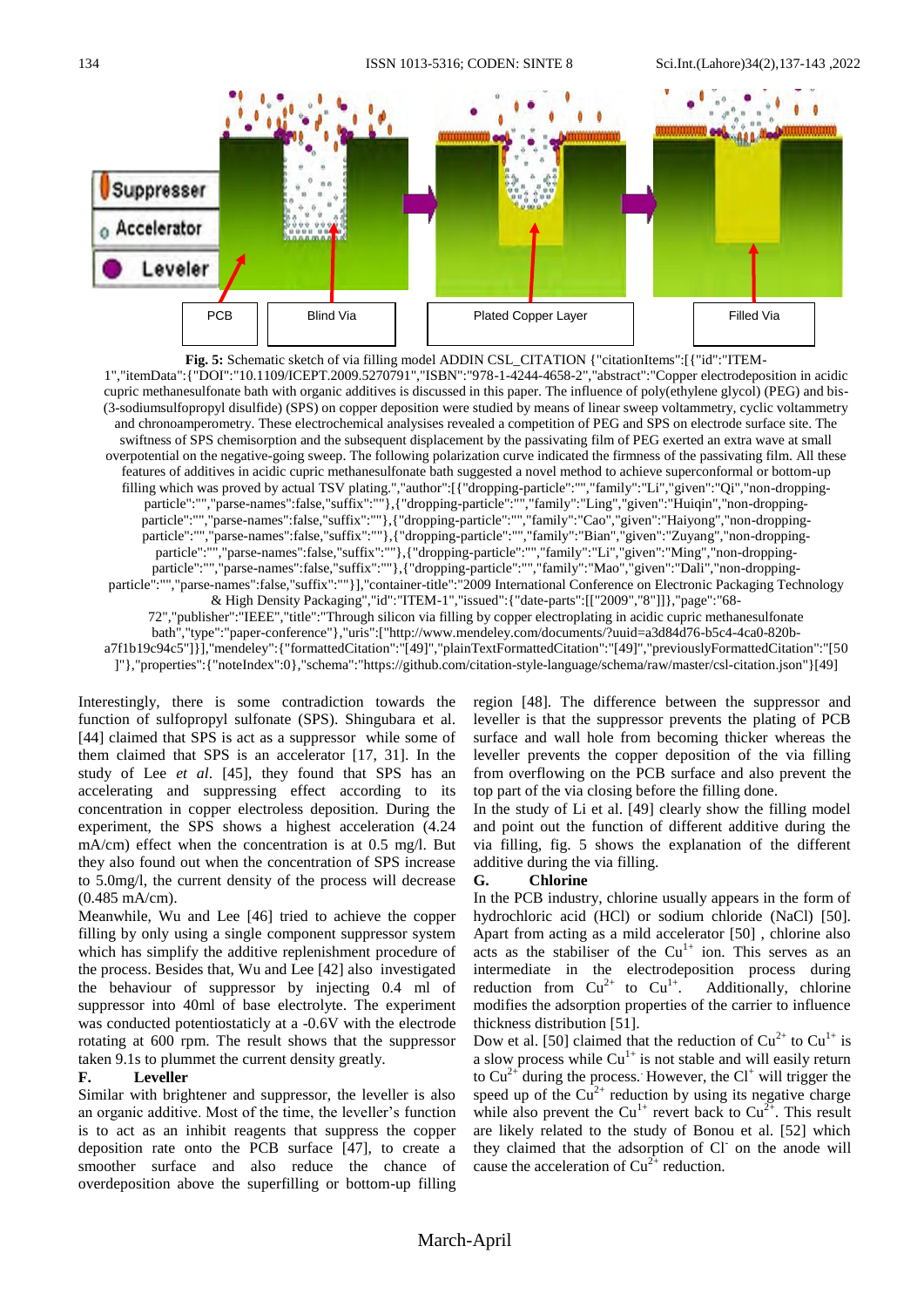# **V. CHARACTERISTIC OF COPPER VIA FILLING**

# **A. Void**

During via filling process, the top part of the via has better mass-transfer conditions and a higher current density than the bottom portion, which leads to faster deposition near the top. This causes the top part of the via to close before the bottom part is completely filled. Under this condition, the void defects will be formed in the via that can decrease device reliability and electrical performance after packaging [53].

Pan et al. [54] and Li et al. [55] investigated the effect of different pretreatments on through silicon via copper filling. Both of their result also showed that the application of ultrasound vibration and vacuuming method will greatly improve the via quality and avoid the happening of void.

#### **B. Dimple**

A dimple is a small surface depression that occurs after the filling process, usually caused by underplating on the filled hole. The dimple may form due to contribute too much of leveller and suppressor in the plating bath, this will results in the filling unable to reach the surface [51]. Besides that, a via with bigger diameter will also have a bigger tendency to form a dimple on the via [22].

In the study of Roelfs et al. [56], the formation of dimple are largely affected by the current density and the diameter of the via. They claimed that a bigger diameter and higher current density will likely to form a bigger and deeper dimple during the via filling process.

#### **C. Bumps**

Bumps are the occurrence of overfilling on the via and causing the top of the via to be higher than the PCB surface. This may cause difficulties for the PCB to stack on the filled micro via and eventually lead to the issue of planarisation in between [51], Moreover, the lack of leveller in the bath composition may also result in bumps occurring on top of the filling.

#### **D. Seam**

The seam is a very small gap located right in the centre of the filled via. This occurs when the deposition rate of the hole wall is faster than the bottom part of the via. The seam may result in a void in between the PCB, which may also deteriorate the PCB quality in terms of lifespan, performance, and reliability. The application of ultrasonic agitation may increase the mass transport, thereby reducing the chances of forming a seam [36].

A study of different current density of  $0.002$  A/cm<sup>2</sup>,  $0.005$  $A/cm<sup>2</sup>$  and 0.008  $A/cm<sup>2</sup>$  have been conducted by Wang et al. [36]. They found that only the  $0.005$  A/cm<sup>2</sup> has the highest chance to occur a seam during filling. This may be due to when the current density is  $0.005$  A/cm<sup>2</sup>, the filling process will enter a conformal filling mode, which is also the cause that make the seam happen during the filling process.

# **VI. CONCLUSION**

The purpose of this paper is to review the previous research on copper via filling process. The introduction and type of via filling process have been briefly described and discussed in this paper. Based on the literature review, the significant filling parameter that effect of the behaviour of via filling have been reviewed and highlighted. The properties and characteristic of the process have also been reviewed and discussed.

The following conclusion show the significant outcome from the previous study:

Current density, solution agitation and pressure flow are the most significant parameter to control the quality of the copper filled via.

The concentration of the chemical additive (brightener, suppressor and leveller) has a significant result toward the coating surface.

• By controlling on the process, a defectless copper filled via will be produce by applying the optimised process parameter.

# **ACKNOWLEDGMENT**

The authors acknowledge the support of Universiti Teknikal Malaysia Melaka (UTeM) and MFS Technology (M) Sdn Bhd for the equipment and materials used in this research.

#### **REFERENCES**

- 1. L. J. Zheng, C. Y. Wang, L. Y. Fu, L. P. Yang, Y. P. Qu, and Y. X. Song, "Wear mechanisms of microdrills during dry high speed drilling of PCB," *Journal of Materials Processing Technology*, vol. 212, no. 10, pp. 1989–1997, 2012.
- 2. S. Kalpakjian and S. R. Schmid, *Manufacturing engineering and technology*, Seventh. Pearson Education South Asia Pte Ltd, 2014.
- 3. K. Petherbridge, P. Evans, and D. Harrison, "The origins and evolution of the PCB: a review," *Circuit World*, vol. 31, no. 1, pp. 41–45, Mar. 2005.
- 4. C. Ducas, "Patents US1563731A Electrical apparatus and method of manufacturing," 1925.
- 5. C. Parolini, "Patents US2721153A Process for the production of electrically insulating plates provided with a system of connections, more particularly ebonite plates for use in radio outfits," 1927.
- 6. S. R. Shortes, "ELECTRICAL INTERCONNECTIONS," 1965.
- 7. Oxford Living Dictionaries, "Via." [Online]. Available: https://en.oxforddictionaries.com/definition/via. [Accessed: 19-Dec-2018].
- 8. T. Kasuga, Y. Oka, Y. Okuda, Y. Tsuda, Y. Uchita, and J. J. Park, "Thinner flexible printed circuits with nano-conductive paste," *SEI Technical Review*, no. 80, pp. 8–11, 2015.
- 9. R. Strauss, *SMT Soldering Handbook*, 2nd ed. 1998.
- 10. S. Kenny, N. Dambrowsky, and O. Mann, "Via filling: Challenges for the plating process for conveyorised production," in *2012 7th International Microsystems, Packaging, Assembly and Circuits Technology Conference (IMPACT)*, 2012, pp. 251–254.
- 11. L.B. Huat *et al.*, "Oxidation study on as-bonded intermetallic of Copper wire – Aluminum bond pad metallization for electronic microchip," *Materials Chemistry and Physics*, vol. 136, no. 10, pp. 638-647, 2012.
- 12. D. Zhang and J. J.-Q. Lu, "3D Integration Technologies: An Overview," in *Materials for Advanced Packaging*, D. Lu and C. P. Wong, Eds. Cham: Springer International Publishing, 2017, pp. 1– 26.
- 13. I. O. Yılmaz, *Development and Evaluation of Setup Strategies in Printed Circuit Board Assembly*, 1st ed. Berlin: Gabler, 2008.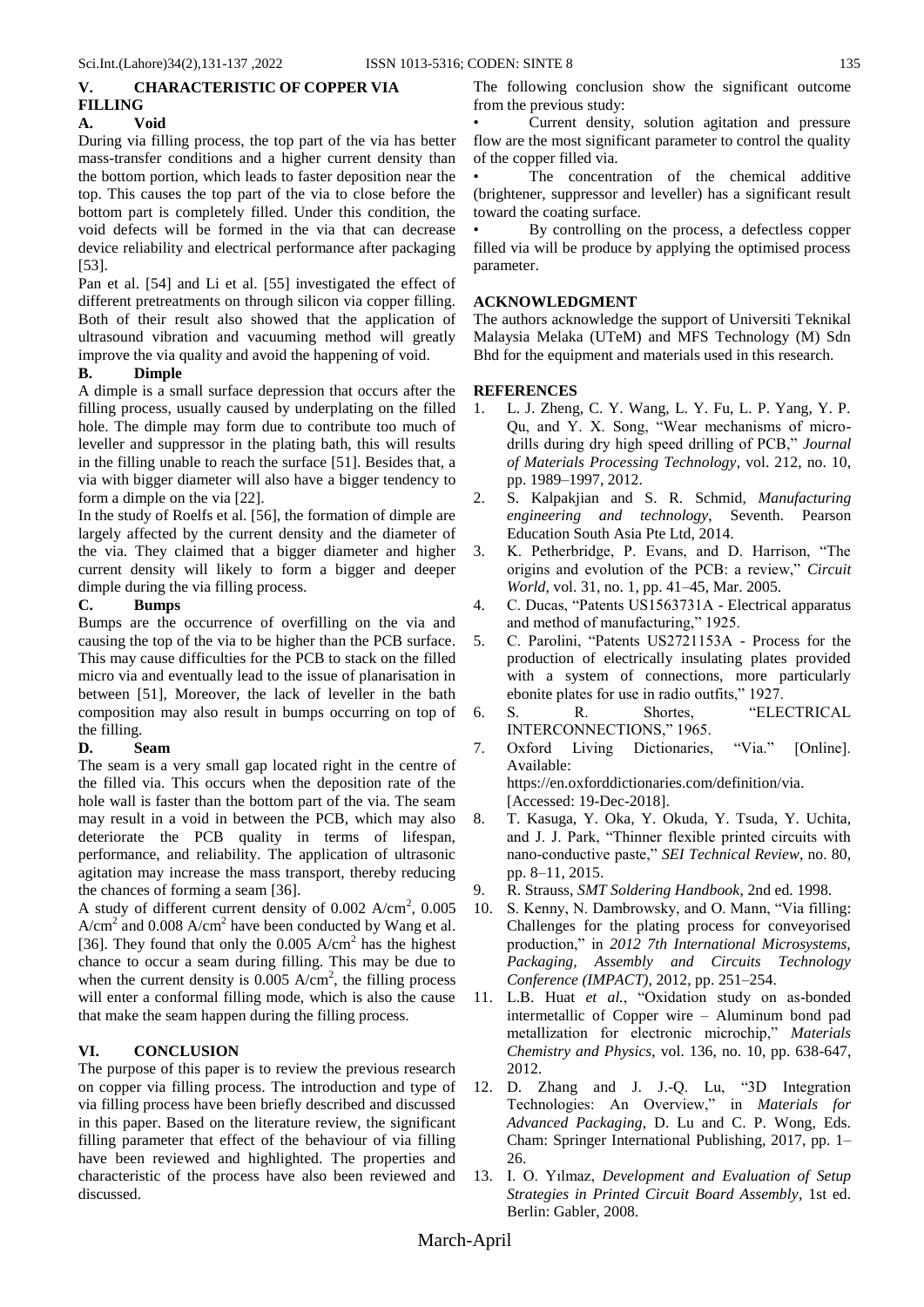- 14. K. Brindley, *Newnes Electronics Assembly Handbook*. Oxford: Heinemann Newnes, 1990.
- 15. K.T. Lau, T.J.S. Anand and C.C. Sorrell, "Protonation of the polyethyleneimine and titanium particles and their effect on the electrophoretic mobility and deposition" *Materials Chemistry and Physics*, vol. 182, pp. 359-364, 2016.
- 16. Y. Pan, F. Li, H. He, J. Li, and W. Zhu, "Effects of dimension parameters and defect on TSV thermal behavior for 3D IC packaging," *Microelectronics Reliability*, vol. 70, pp. 97–102, Mar. 2017.
- 17. Y. Shacham-Diamand, T. Osaka, Y. Okinaka, A. Sugiyama, and V. Dubin, "30 Years of electroless plating for semiconductor and polymer microsystems," *Microelectronic Engineering*, vol. 132, no. September, pp. 35–45, 2015.
- 18. J.-J. Yan, L.-C. Chang, C.-W. Lu, and W.-P. Dow, "Effects of organic acids on through-hole filling by copper electroplating," *Electrochimica Acta*, vol. 109, pp. 1–12, Oct. 2013.
- 19. W. P. Dow, M. Y. Yen, S. Z. Liao, Y. Da Chiu, and H. C. Huang, "Filling mechanism in microvia metallization by copper electroplating," *Electrochimica Acta*, vol. 53, no. 28, pp. 8228–8237, 2008.
- 20. M. Nikolova, C. Rodriguez, W. Bowerman, J. Watkowski, and K. Feng, "Innovatve acid copper process for simultaneously filling vias and plating through holes," in *2017 12th International Microsystems, Packaging, Assembly and Circuits Technology Conference (IMPACT)*, 2017, pp. 107– 110.
- 21. ALLPCB, "How much do you know about PCB Vias?." 2018. [Online]. Available: https://www.allpcb.com/pcb/vias.html. [Accessed: 28- Apr-2019].
- 22. Atotech, "InPro MVF." Bangkok, p. 15, 2015.
- 23. K. Feng, B. DeCesare, M. Yu, D. DeSalvo, and J. Watkowski, "Electroplated copper filling of through holes on varying substrate thickness," in *2014 9th International Microsystems, Packaging, Assembly and Circuits Technology Conference (IMPACT)*, 2014, pp. 355–358.
- 24. L. Ma, H. Ling, M. Li, J. Sun, X. Yu, and Y. Li, "Pure Bottom-up filling process for efficient TSV metallization," in *2013 14th International Conference on Electronic Packaging Technology*, 2013, pp. 356– 359.
- 25. Y. B. Li, W. Wang, and Y. L. Li, "Investigations on the invalidated process and related mechanism of PEG during copper via-filling process," *Applied Surface Science*, vol. 255, no. 7, pp. 3977–82, 2009.
- 26. E. R. Alling, M. W. Bayes, and S. M. Cairns, "Electrochemical co-deposition of metals for electronic device manufacture," 2002.
- 27. F. Wang, Z. Zhao, F. Wang, Y. Wang, and N. Nie, "A novel model for through-silicon via (TSV) filling process simulation considering three additives and current density effect," *Journal of Micromechanics and Microengineering*, vol. 27, no. 12, p. 125017, Dec. 2017.
- 28. M. Schlesinger and M. Paunovic, *Modern Electroplating*, 5th ed. Hoboken, New Jersey: John Wiley and Sons Inc., 2010.
- 29. M. Ishikawa, H. Hagiwara, and R. Kimizuka, "Via-Filling Process," 2003.
- 30. M.-W. Jung, Y.-S. Song, T.-H. Yim, and J.-H. Lee, "Evaluation of additives and current mode on copper via filling," in *2011 IEEE 61st Electronic Components and Technology Conference (ECTC)*, 2011, pp. 1908– 1912.
- 31. Y. Zhu, W. Luo, Z. Chen, M. Li, and L. Gao, "Influence of electroplating current density on through silicon via filling," in *2015 16th International Conference on Electronic Packaging Technology (ICEPT)*, 2015, vol. 26, no. 39–40, pp. 153–157.
- 32. M. C. Raval and C. S. Solanki, "Review of Ni-Cu Based Front Side Metallization for c-Si Solar Cells," *Journal of Solar Energy*, vol. 2013, pp. 1–20, Nov. 2013.
- 33. S. Abe, T. Fujinami, T. Aono, and H. Honma, "Uniformity of Electroless Copper Plating for Small Via Hole.," *Journal of the Surface Finishing Society of Japan*, vol. 48, no. 4, pp. 433–438, 1997.
- 34. Z. Wang, O. Yaegashi, H. Sakaue, T. Takahagi, and S. Shingubara, "Effect of additives on hole filling characteristics of electroless copper plating," *Japanese Journal of Applied Physics, Part 1: Regular Papers and Short Notes and Review Papers*, vol. 43, no. 10, pp. 7000–1, 2004.
- 35. W. Engelmaier and T. Kessler, "Investigation of Agitation Effects on Electroplated Copper in Multilayer Board Plated-Through Holes in a Forced-Flow Plating Cell," *Journal of The Electrochemical Society*, vol. 125, no. 1, p. 36, 1978.
- 36. F. Wang, X. Ren, P. Zeng, H. Xiao, Y. Wang, and W. Zhu, "Dynamics of filling process of through silicon via under the ultrasonic agitation on the electroplating solution," *Microelectronic Engineering*, vol. 180, pp. 25–29, Aug. 2017.
- 37. H. C. Chuang, H. M. Yang, G. L. Wu, J. Sánchez, and J. H. Shyu, "The effects of ultrasonic agitation on supercritical CO2copper electroplating," *Ultrasonics Sonochemistry*, vol. 40, no. June 2017, pp. 147–156, 2018.
- 38. F. Wang, P. Zeng, Y. Wang, X. Ren, H. Xiao, and W. Zhu, "High-speed and high-quality TSV filling with the direct ultrasonic agitation for copper electrodeposition," *Microelectronic Engineering*, vol. 180, pp. 30–34, 2017.
- 39. N. N. Le, T. C. Hue Phan, A. D. Le, T. M. Dung Dang, and M. C. Dang, "Optimization of copper electroplating process applied for microfabrication on flexible polyethylene terephthalate substrate," *Advances in Natural Sciences: Nanoscience and Nanotechnology*, vol. 6, no. 3, p. 035007, May 2015.
- 40. M. Miao *et al.*, "Understanding effect of additives in copper electroplating filling for through silicon via," in *2012 IEEE 11th International Conference on Solid-State and Integrated Circuit Technology*, 2012, no. c, pp. 1–3.
- 41. W. P. Dow *et al.*, "Microvia filling by copper electroplating using diazine black as a leveler," *Electrochimica Acta*, vol. 54, no. 24, pp. 5894–5901, 2009.
- 42. H. L. H. Wu and S. W. R. Lee, "Study on copper plating solutions for fast filling of through silicon via (TSV) in 3D electronic packaging," *Proceedings of*